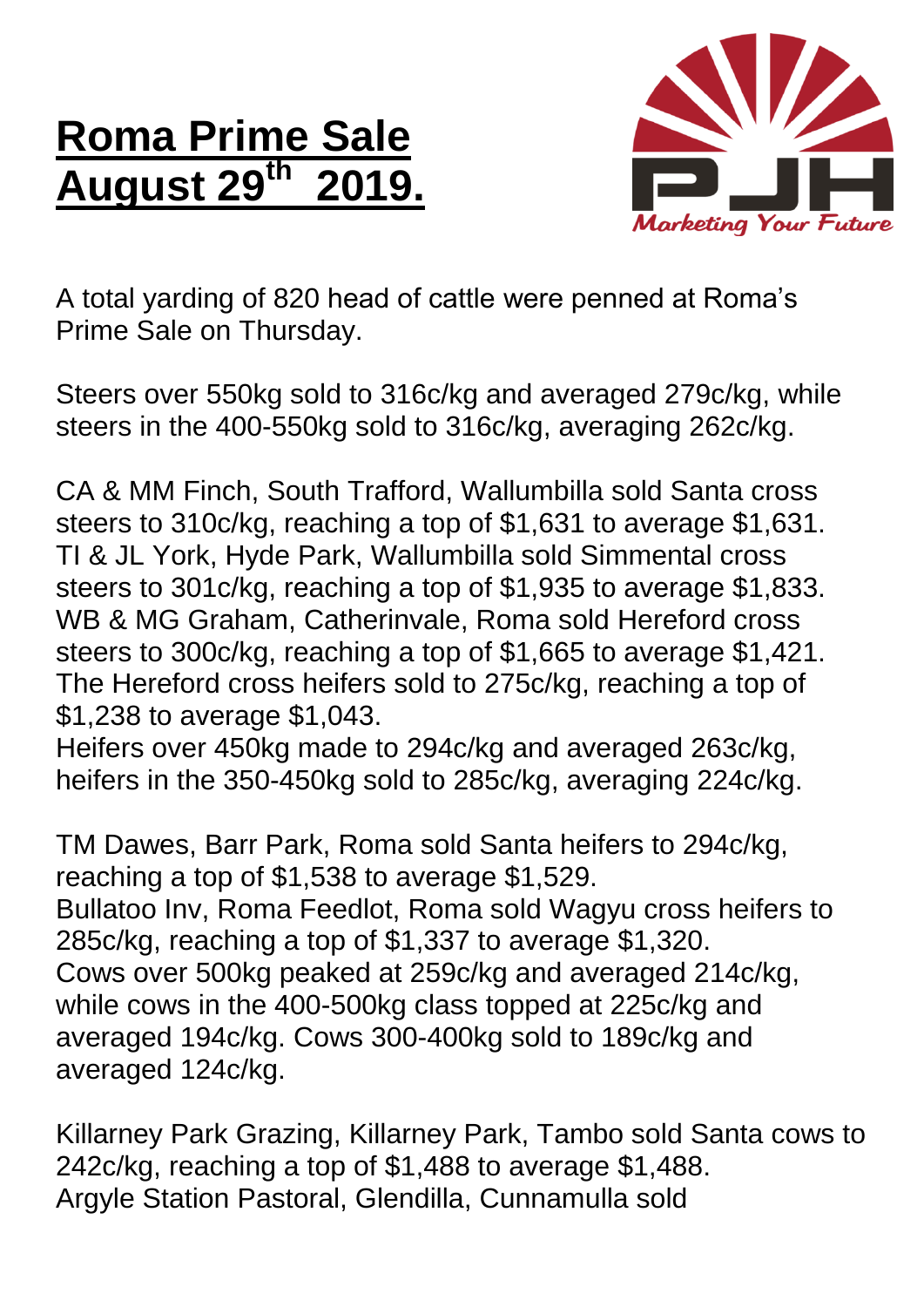Droughtmaster cross cows to 231c/kg, reaching a top of \$1,250 to average \$1,009.

Layershire P/L sold Charolais cross cows to 229c/kg, reaching a top of \$1,300 to average \$1,128.

Bulls over 600kg earned to 284c/kg and averaged 235c/kg.

Keddstock Pty Ltd, Moongool, Yuleba sold Charolais bulls to 270c/kg, reaching a top of \$1,756 to average \$1,447. Institutional Investments P/L, Roma Downs, Roma sold Angus bulls to 262c/kg, reaching a top of \$2,077 to average \$1,712.

## **HIGHLIGHT Yarrawonga Cattle Co, Wallumbilla kindly donated a Santa steer with all proceeds going to Are You Bogged Mate. The steer sold to 240c/kg, reaching a top of \$2,520 to average \$2,520.**

## *PJH sell 1 st position next week.*

*Please be aware that all cattle being sold must be accompanied by aNational Cattle Health Declaration as well as NVD:*